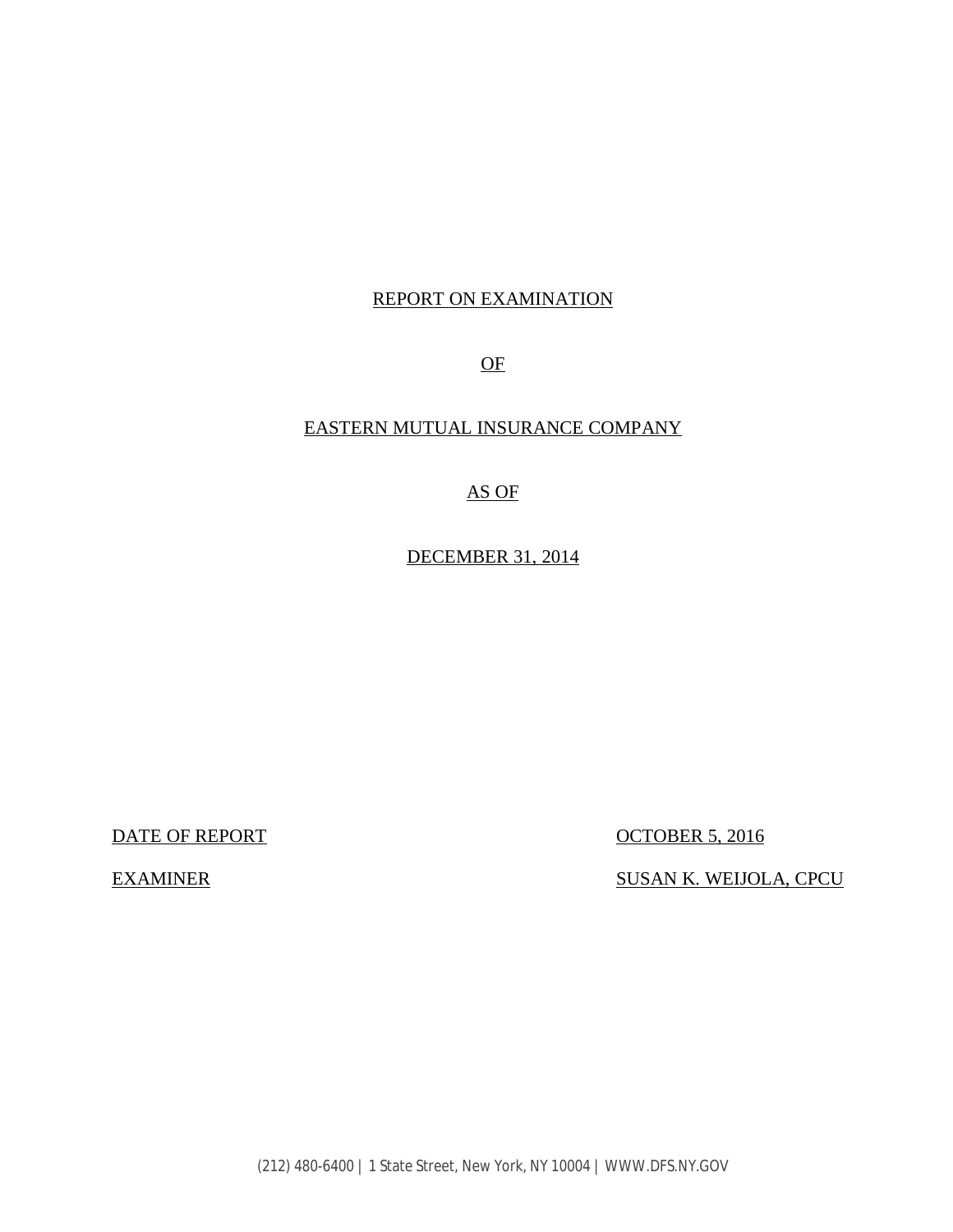#### TABLE OF CONTENTS

## **ITEM NO.**

## PAGE NO.

| 1  | Scope of examination                                                                                                                                             | $\overline{2}$        |
|----|------------------------------------------------------------------------------------------------------------------------------------------------------------------|-----------------------|
| 2. | Description of Company                                                                                                                                           | 3                     |
|    | A. Management<br>B. Territory and plan of operation<br>C. Reinsurance ceded<br>D. Affiliated group<br>E. Significant operating ratios<br>F. Accounts and records | 3<br>5<br>6<br>9<br>9 |
| 3. | <b>Financial Statements</b>                                                                                                                                      | 10                    |
|    | A. Balance sheet<br>B. Statement of income<br>C. Capital and surplus account                                                                                     | 10<br>12<br>13        |
| 4. | Losses and loss adjustment expenses                                                                                                                              | 13                    |
| 5. | Compliance with prior report on examination                                                                                                                      | 14                    |
| 6. | Summary of comments and recommendations                                                                                                                          | 14                    |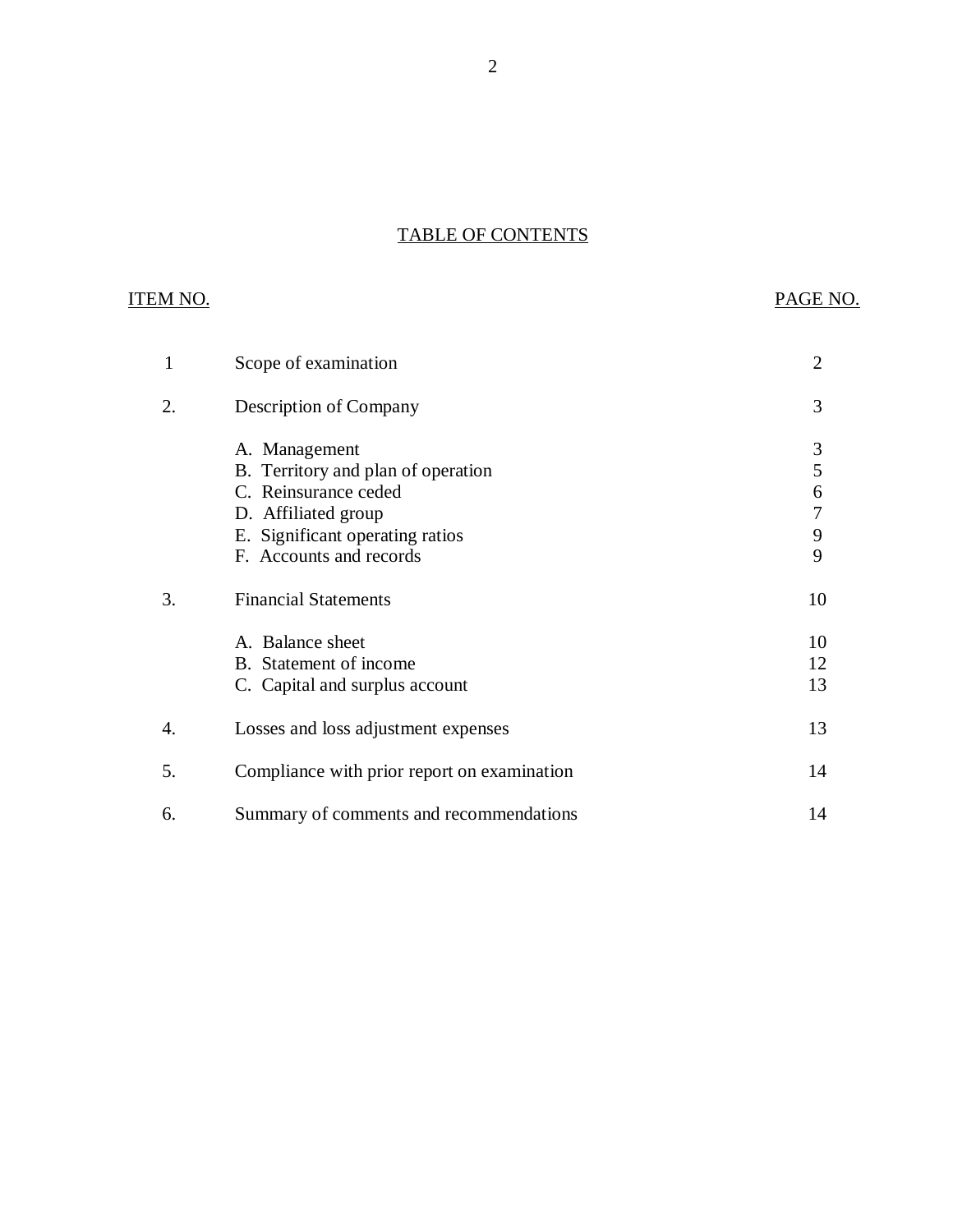

## NEW YORK STATE *DEPARTMENTof*  FINANCIAL SERVICES

Andrew M. Cuomo Maria Vullo (1999), and the control of the control of the control of the control of the control of the control of the control of the control of the control of the control of the control of the control of th Governor Superintendent Superintendent Superintendent Superintendent Superintendent Superintendent Superintendent

June 4, 2018

 Honorable Maria T. Vullo New York State Department of Financial Services Superintendent New York, New York 10004

Madam:

 Pursuant to the requirements of the New York Insurance Law, and in compliance with the instructions contained in Appointment Number 31362 dated September 16, 2015, attached hereto, I have made an examination into the condition and affairs of Eastern Mutual Insurance Company as of December 31, 2014, and submit the following report thereon.

 Wherever the designation "the Company" appears herein without qualification, it should be understood to indicate Eastern Mutual Insurance Company.

 Wherever the term "Department" appears herein without qualification, it should be understood to mean the New York State Department of Financial Services.

 Greenville, NY 12083. The examination was conducted at the Company's home office located at 6504 State Route 32,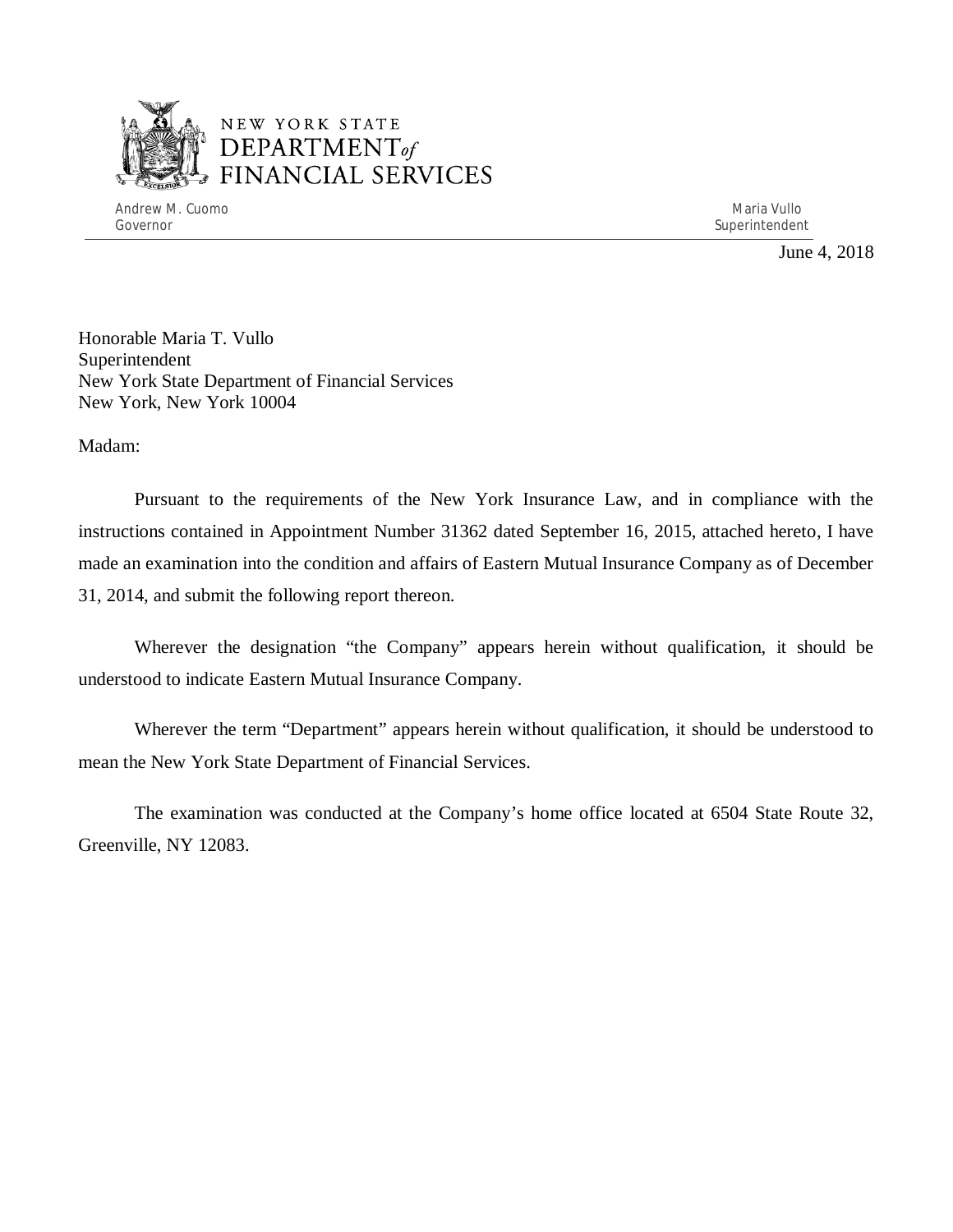#### **1. SCOPE OF EXAMINATION**

 The Department has performed an individual examination of the Company*,* a single state insurer. The previous examination was conducted as of December 31, 2009. This examination covered the five- year period from January 1, 2010 through December 31, 2014. Transactions occurring subsequent to this period were reviewed where deemed appropriate by the examiner.

 Commissioners ("NAIC") Financial Condition Examiners Handbook ("Handbook"), which requires that we plan and perform the examination to evaluate the financial condition and identify prospective risks of the Company by obtaining information about the Company including corporate governance, identifying and assessing inherent risks within the Company and evaluating system controls and procedures used to mitigate those risks. This examination also includes assessing the principles used and significant estimates made by management, as well as evaluating the overall financial statement presentation, management's compliance with Statutory Accounting Principles and annual statement instructions when applicable to domestic state regulations. This examination was conducted in accordance with the National Association of Insurance

 with the risk-focused examination process. The examiners also relied upon audit work performed by the Company's independent public accountants where deemed appropriate. All financially significant accounts and activities of the Company were considered in accordance

 for in the Handbook: This examination report includes a summary of significant findings for the following items as called

> Significant subsequent events Company history Corporate records Management and control Fidelity bonds and other insurance Territory and plan of operation Growth of Company Loss experience Reinsurance Reinsurance Accounts and records Statutory deposits Financial statements Summary of recommendations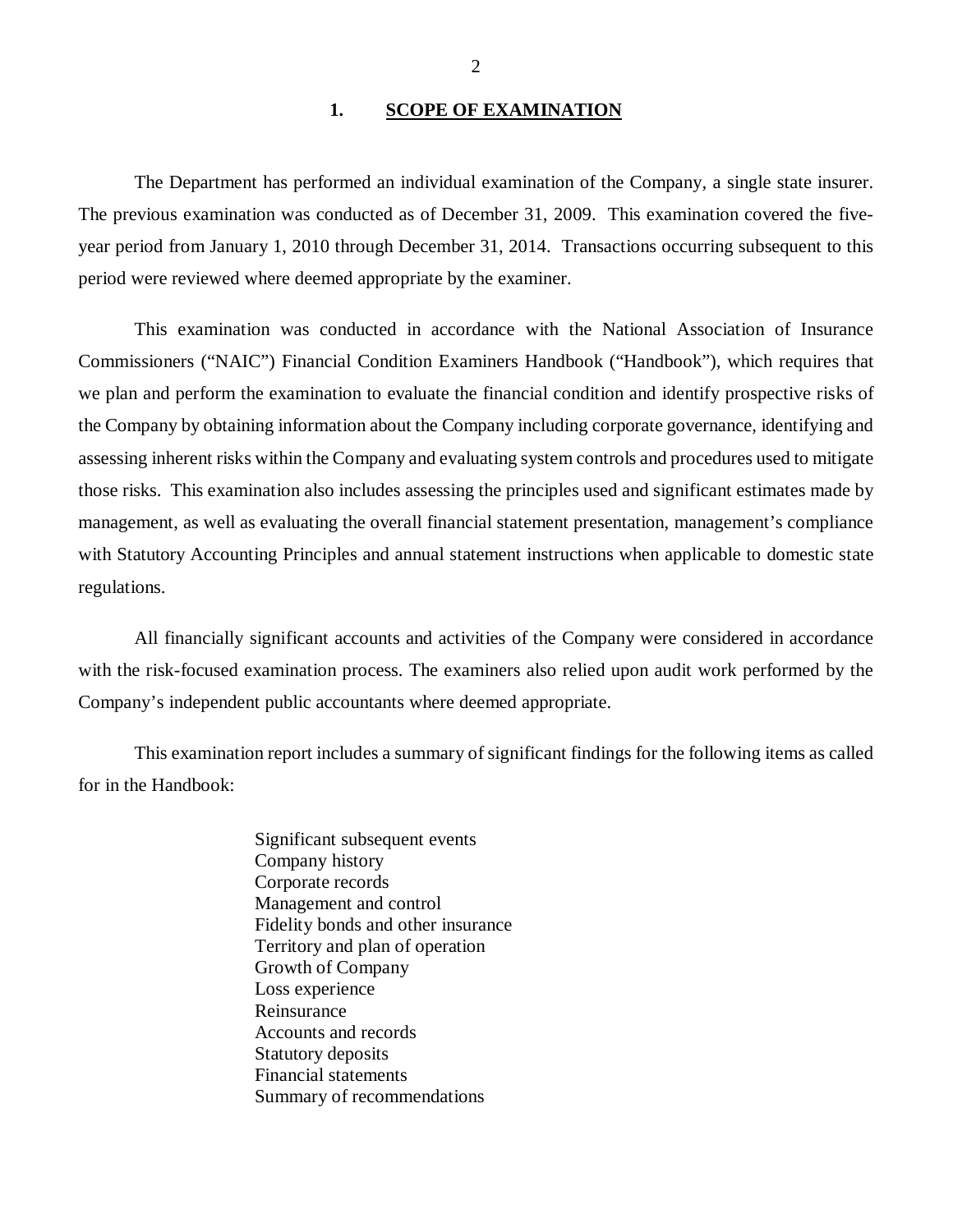comments and recommendations contained in the prior report on examination. A review was also made to ascertain what action was taken by the Company with regard to

 involve departures from laws, regulations or rules, or that are deemed to require explanation or description. This report on examination is confined to financial statements and comments on those matters that

#### **2. DESCRIPTION OF COMPANY**

 Eastern Mutual Insurance Company was organized on January 8, 1855 as the Farmers' Fire Insurance Association of the Towns of Greenville, Dunham, Westerlo and Rensselaerville for the purpose of transacting business as an assessment co-operative fire insurance corporation in the counties of Greene and Albany in this State. Subsequently, the Company's territory was extended to include all of the counties of New York State, excluding the counties of New York, Kings, Queens, Bronx and Richmond.

 In 1969, this Department approved a change in the name of the Company to the Eastern Co-operative Insurance Company. Effective July 1, 1992, this Department approved a merger of Schoharie & Schenectady Mutual Insurance Association into Eastern Co-operative Insurance Association (surviving corporation). Concurrent with the merger, the Company's license was amended to indicate its new name, Eastern Mutual Insurance Company.

#### A. Management

 Pursuant to the Company's charter and by-laws, management of the Company is vested in a board of directors consisting of not less than nine nor more than fifteen members. The board meets at least four times during each calendar year. At December 31, 2014, the board of directors was comprised of the following ten members:

| Name and Residence  | <b>Principal Business Affiliation</b>       |
|---------------------|---------------------------------------------|
| Valerie Davis       | Vice President and Secretary,               |
| Greenville, NY      | Eastern Mutual Insurance Company            |
| Robert Flagler      | Chairman of the Board,                      |
| Altamont, NY        | Eastern Mutual Insurance Company            |
| Elizabeth Friedland | Retired,                                    |
| Albany, NY          | Schoharie and Schenectady Insurance Company |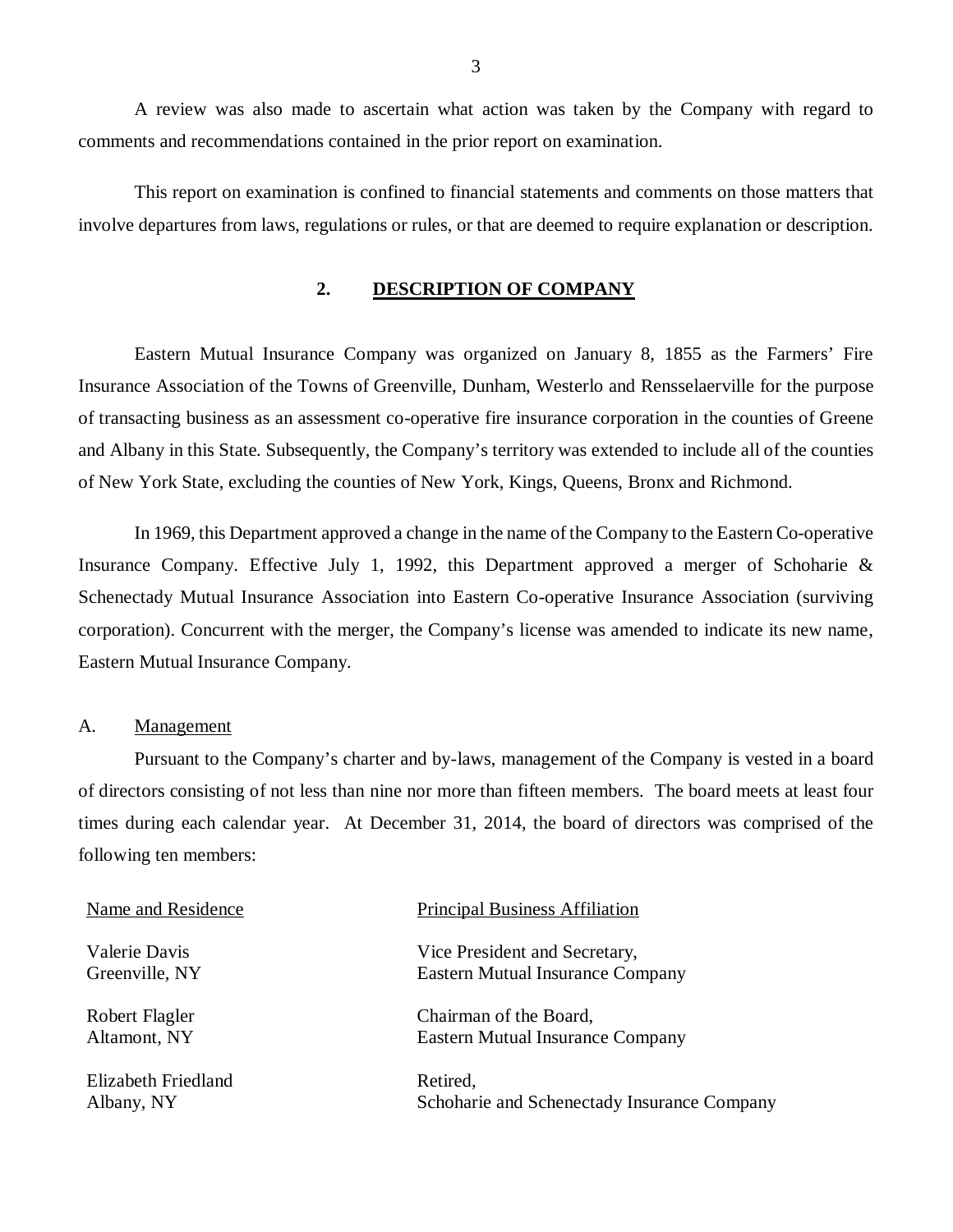| <b>Principal Business Affiliation</b>                         |
|---------------------------------------------------------------|
| President,<br>Sauquoit Valley Insurance Company               |
| President and Treasurer,<br>Eastern Mutual Insurance Company  |
| Chief Executive Officer,<br>Eastern Mutual Insurance Company  |
| Retired, Former President<br>Eastern Mutual Insurance Company |
| Retired,<br><b>Independent Forestry Consultant</b>            |
| Self-employed CPA                                             |
| Retired,<br><b>Transportation Officer</b>                     |
|                                                               |

 indicated that the meetings were generally well attended and each board member had an acceptable record of attendance. A review of the minutes of the board of directors' meetings held during the examination period

As of December 31, 2014, the principal officers of the Company were as follows:

**Michael Nobles** Jennifer Galfetti Kent Johnson Valerie Davis Name Title

Chief Executive Officer Chief Financial Officer President and Treasurer Vice President and Secretary

4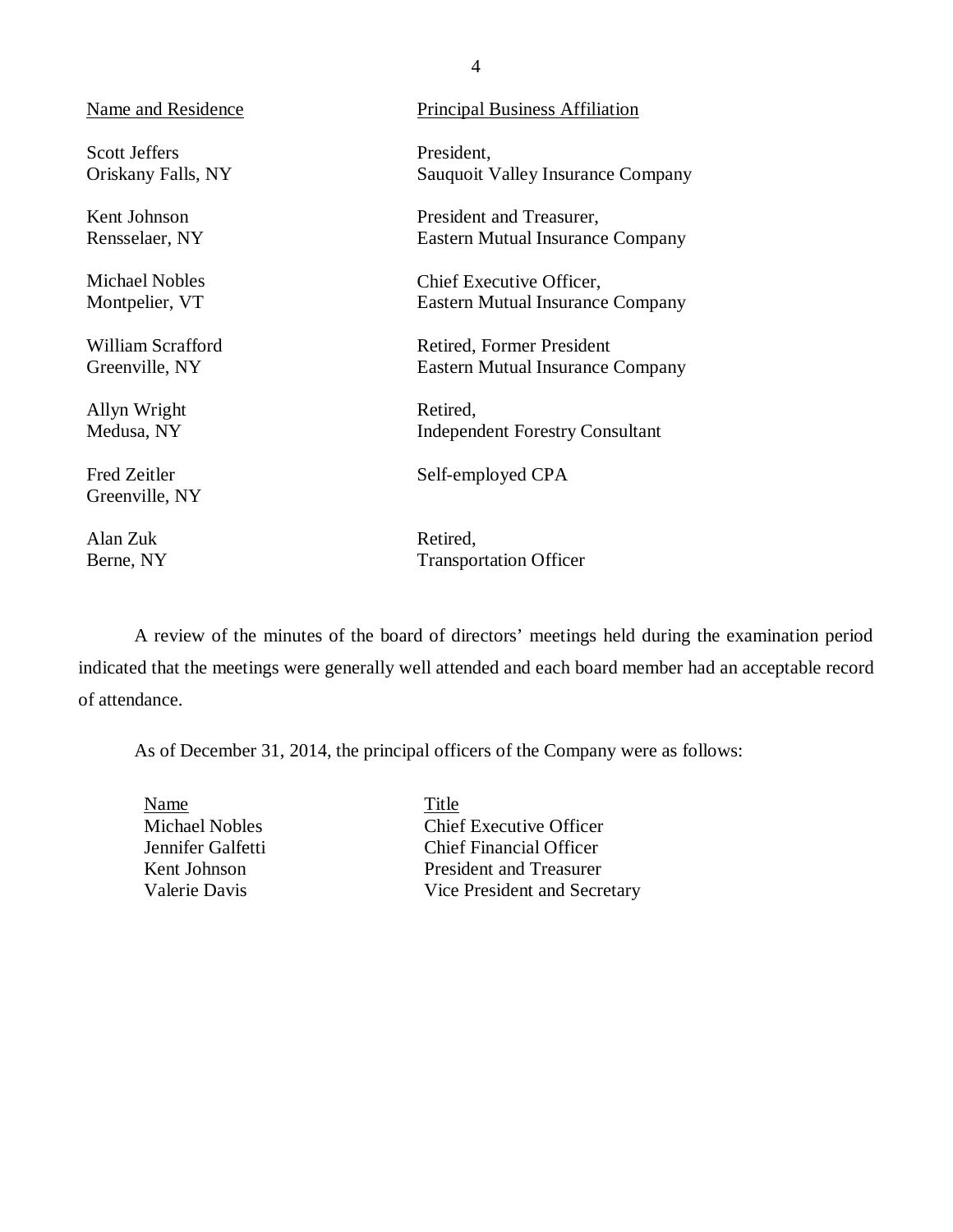#### <span id="page-6-0"></span>B. Territory and Plan of Operation

As of December 31, 2014, the Company was licensed to write business in New York only.

 defined in the following numbered paragraphs of Section 1113(a) of the New York Insurance Law: As of the examination date, the Company was authorized to transact the kinds of insurance as

| Pa <u>ragraph</u> | Line of Business                                                                 |
|-------------------|----------------------------------------------------------------------------------|
| 4                 | Fire                                                                             |
| 5                 | Miscellaneous property                                                           |
| 6                 | Water damage                                                                     |
|                   | Burglary and theft                                                               |
| 8                 | Glass                                                                            |
| 9                 | Boiler and machinery                                                             |
| 12                | Collision                                                                        |
| 13                | Personal injury liability                                                        |
| 14                | Property damage liability                                                        |
| 15                | Workers' compensation and employers' liability (Excluding Workers' Compensation) |
| 19                | Motor vehicle and aircraft physical damage (Excluding Aircraft Physical Damage)  |
| 20                | Marine and inland marine (inland only)                                           |

 New York Insurance law. The Company is also licensed to accept and cede reinsurance as provided for in Section 6606 of the

 Based upon the lines of business for which the Company is licensed and pursuant to the requirements of Articles 13, 41 and 66 of the New York Insurance Law, the Company is required to maintain a minimum surplus to policyholders in the amount of \$100,000.

The following schedule shows the direct premiums written by the Company for the period under examination:

| Calendar Year | Direct Premiums Written |
|---------------|-------------------------|
| 2010          | \$6,969,593             |
| 2011          | \$7,134,915             |
| 2012          | \$7,266,648             |
| 2013          | \$7,457,418             |
| 2014          | \$7,807,102             |

 business which accounted for 56% and 29%, respectively, of the 2014 direct premiums written. The business is written through approximately 245 independent agents in upstate New York. The Company predominantly writes commercial multiple lines and homeowners multiple lines of

The Company did not assume any reinsurance during the period covered by this examination.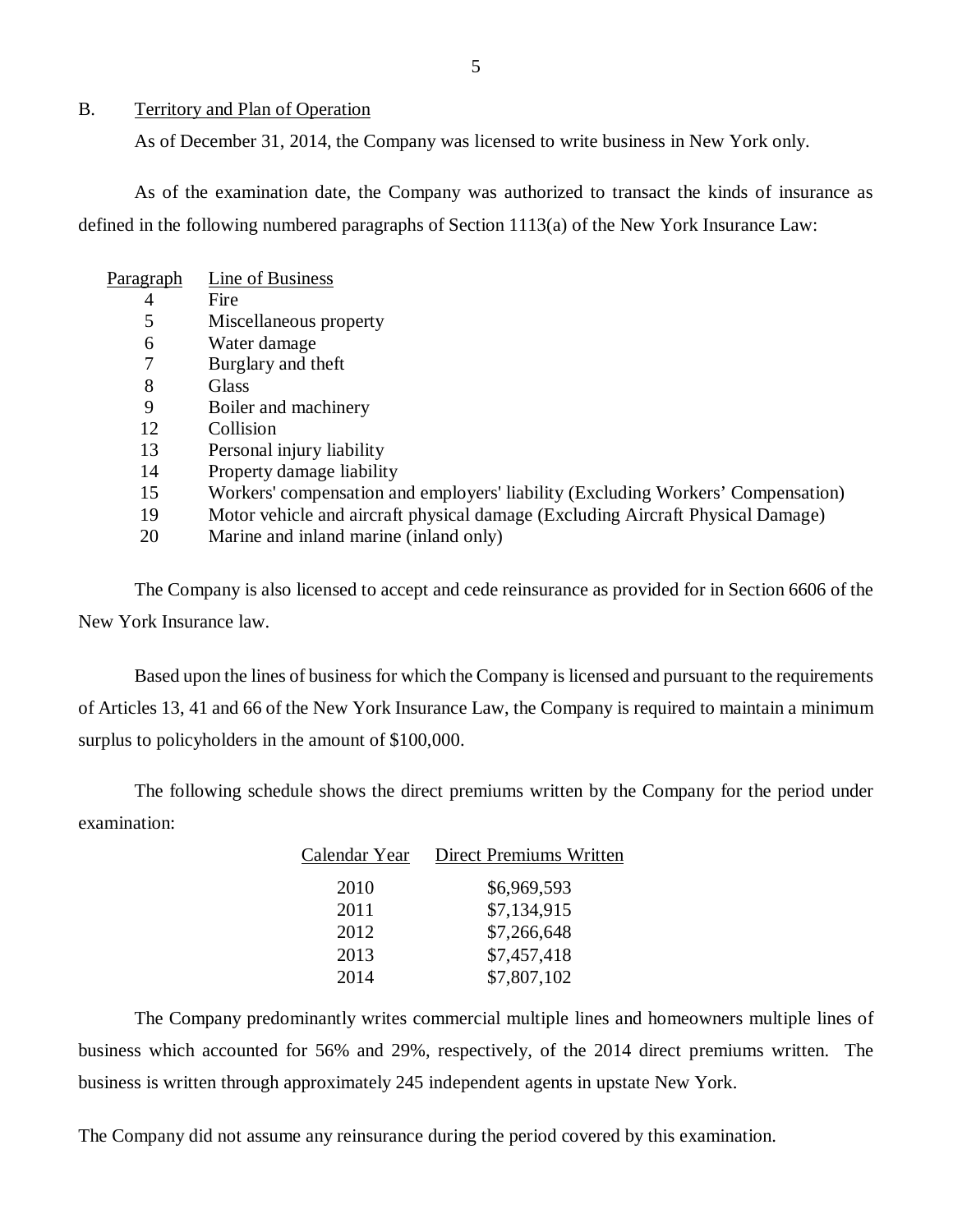#### C. Reinsurance ceded

 As of December 31, 2014, the Company had the following ceded reinsurance program in place with Union Mutual Insurance Company, which controls the Company through an affiliation agreement:

| Type of contract                                                                                                                                        | Cession                                                                                                                                                                                                                                                                                              |
|---------------------------------------------------------------------------------------------------------------------------------------------------------|------------------------------------------------------------------------------------------------------------------------------------------------------------------------------------------------------------------------------------------------------------------------------------------------------|
| <b>Property Excess of loss</b><br>$(2 \text{ layers})$<br>100% authorized                                                                               | $$1,125,000$ in excess of $$125,000$ ultimate net loss on any<br>one risk any one loss occurrence; reinsurer's liability from<br>all risks in any one loss occurrence shall not exceed<br>$$1,425,000$ and $$1,950,000$ for the first and second layers,<br>respectively.                            |
| <b>Property Per Risk</b><br>100% authorized                                                                                                             | $$1,750,000$ in excess of $$1,250,000$ ultimate net loss each<br>and every loss, each and every risk; reinsurer's liability for<br>each loss occurrence shall not exceed \$3,500,000 and a<br>maximum limit of liability of \$5,250,000 for all loss<br>occurrences during the term of the contract. |
| <b>Property Catastrophe Excess</b><br>$(3 \text{ layers})$<br>100% authorized                                                                           | $1st$ layer: 95% of \$450,000 ultimate net loss in excess of<br>\$300,000 each loss occurrence involving three or more<br>risks;                                                                                                                                                                     |
|                                                                                                                                                         | $2nd$ layer: 95% of \$750,000 ultimate net loss in excess of<br>\$750,000 each loss occurrence involving three or more<br>risks.                                                                                                                                                                     |
|                                                                                                                                                         | $3rd$ layer: 100% of ultimate net loss in excess of \$1,500,000<br>each loss occurrence involving three or more risks.                                                                                                                                                                               |
| <b>Property (Specified Catastrophe Perils</b><br>of windstorm, hail, tornado, cyclone,<br>flood, earthquake or volcanic<br>eruption)<br>100% authorized | \$765,000 in excess of \$35,000 ultimate net loss on any one<br>risk; subject to further limit of \$1,530,000 any one loss<br>occurrence.                                                                                                                                                            |
| <b>Casualty</b><br>100% authorized                                                                                                                      | $$1,875,000$ in excess of $$125,000$ ultimate net loss in any<br>one loss occurrence                                                                                                                                                                                                                 |
| <b>Casualty and Property Combined:</b><br>100% authorized                                                                                               | In the event of a loss occurrence involving one or more<br>property policy and one or more casualty policy: \$475,000<br>excess of \$125,000 each loss occurrence                                                                                                                                    |
| <b>Aggregate Excess of Loss</b><br>100% authorized                                                                                                      | 95% of \$750,000 aggregate net losses in excess of 72.5%<br>of the net earned premium income in any one contract year.                                                                                                                                                                               |
| <b>Equipment Breakdown</b><br>100% authorized                                                                                                           | 100% cession not exceeding \$25,000,000 for any one<br>accident, any one policy.                                                                                                                                                                                                                     |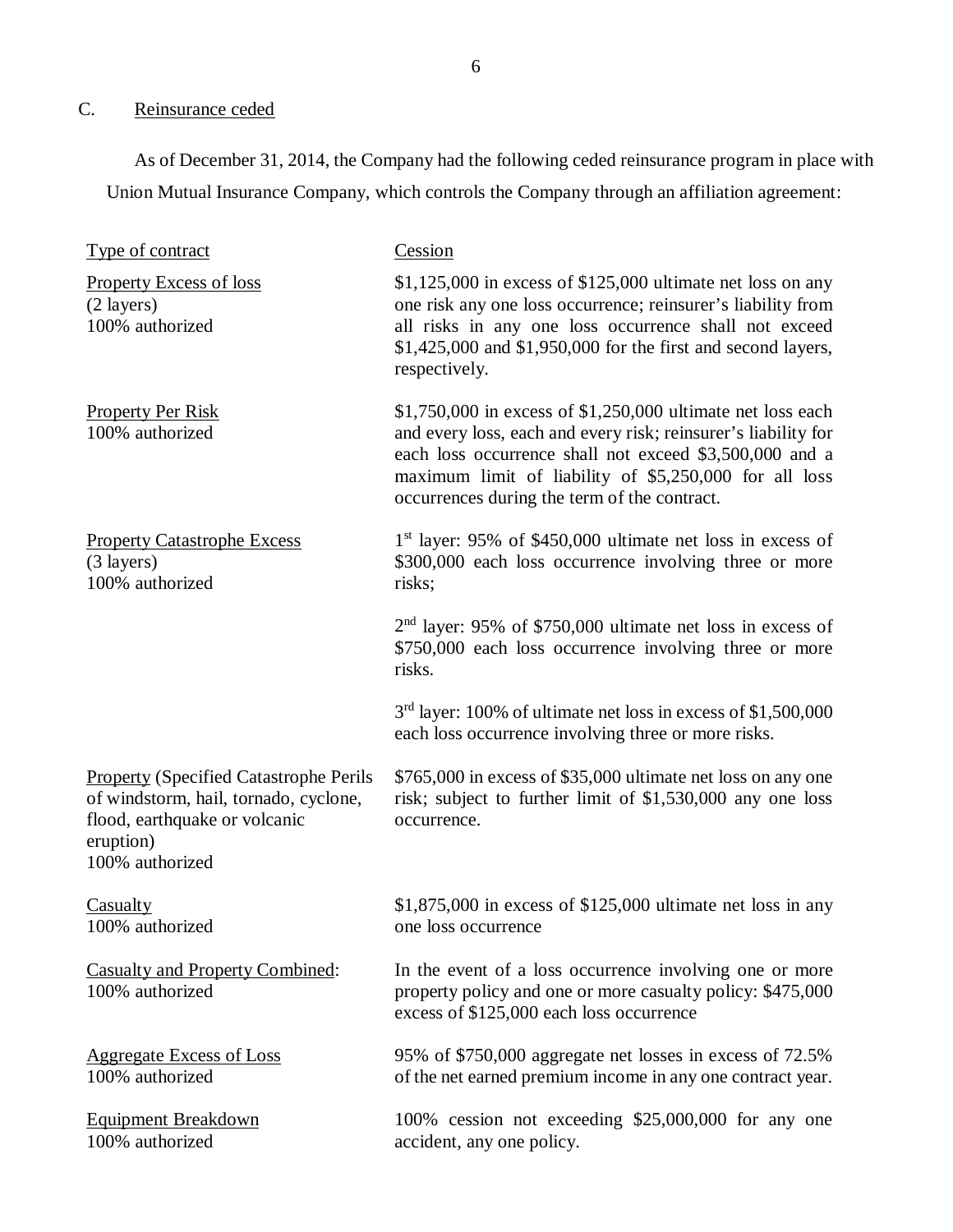<span id="page-8-0"></span> All significant ceded reinsurance agreements in effect as of the examination date were reviewed and found to contain the required clauses, including an insolvency clause meeting the requirements of Section 1308 of the New York Insurance Law.

 The examination review found that the Schedule F data reported by the Company in its filed annual statement accurately reflected its reinsurance transactions. Management has represented that all material ceded reinsurance agreements transfer both underwriting and timing risk as set forth in SSAP No. 62R. Representations were supported by appropriate risk transfer analyses and an attestation from the Company's President and Secretary pursuant to the NAIC Annual Statement Instructions. The examination review indicated that the Company was not a party to any finite reinsurance agreements. All ceded reinsurance agreements were accounted for utilizing reinsurance accounting as set forth in SSAP No. 62R.

#### D. Affiliated Group

#### i. Affiliation with Union Mutual Fire Insurance Company

 ("Union Mutual"), a Vermont based insurance company, by virtue of an affiliation agreement. As of December 31, 2014, the Company was affiliated with Union Mutual Fire Insurance Company

 Union Mutual. Pursuant to the agreement, Union Mutual provides strategic support; reinsurance and other insurance services including claims, underwriting, marketing, accounting, actuarial, data processing, legal, investment, personnel, communications, training and administrative support services. Union Mutual provides IT support services to the Company under an agreement filed with the Department in June 2012. On May 26, 2000, the Department approved the affiliation agreement between the Company and

 During the examination period, the Company ceded reinsurance to Union Mutual under the following reinsurance agreements: property and casualty excess of loss; property per risk excess of loss; aggregate excess of loss and equipment breakdown. (Refer to section 2.C - Reinsurance for details of these agreements.)

#### ii. Chestertown Brokers, Inc.

 Chestertown Brokers, Inc. ("Chestertown"). The purpose of the subsidiary is to provide additional property In February 1982, the Department approved the organization of a wholly-owned subsidiary called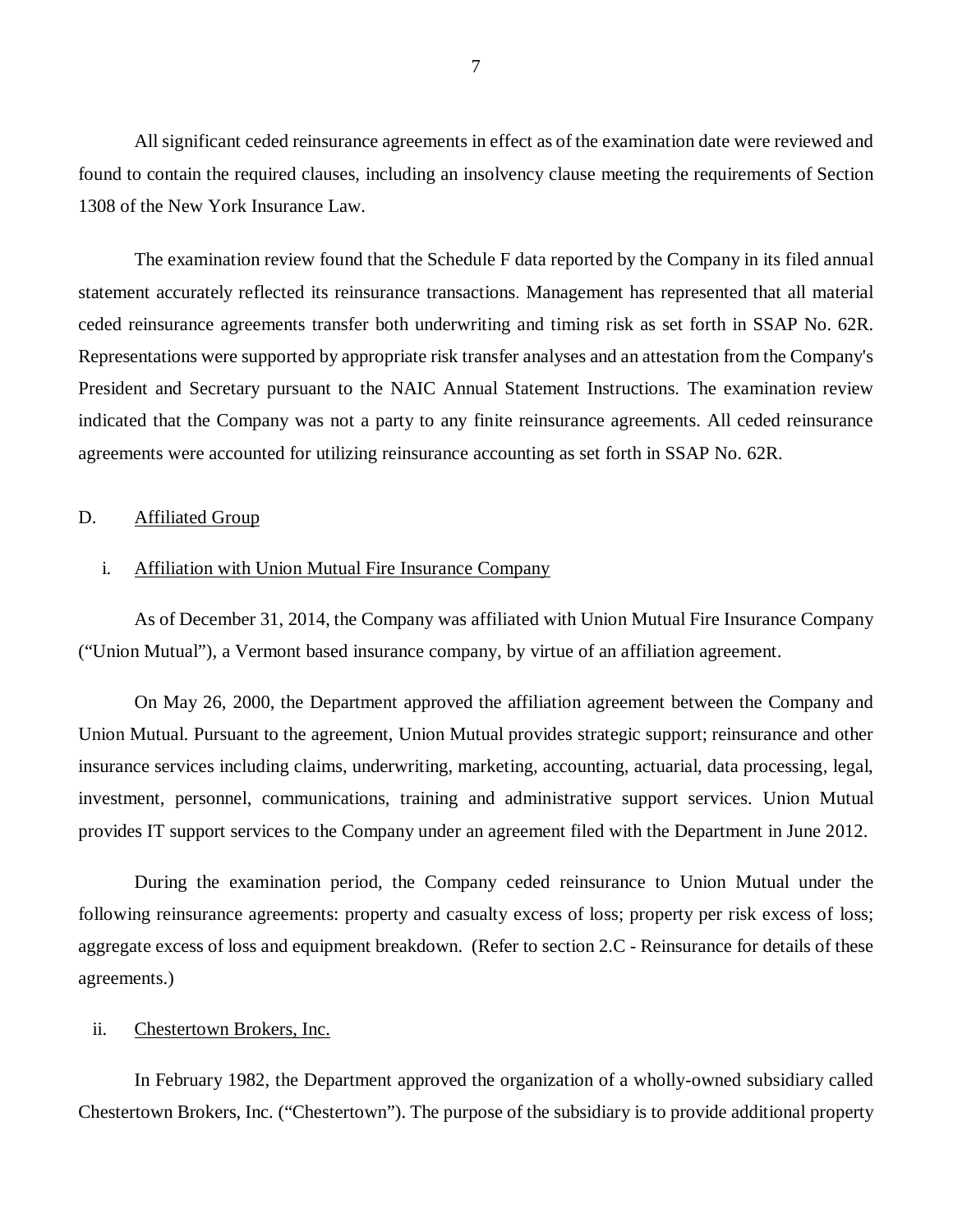and casualty outlets to agents of the Company for lines of business not written by the Company. In 1987, the board of directors of the Company appointed Chestertown as an agent of the Company.

 Chestertown is located at the Company's home office. An agreement was entered into between the Company and the subsidiary whereby the Company provides clerical and management services to Chestertown. The agreement was filed with this Department.

The following is a chart of the affiliated group at December 31, 2014:

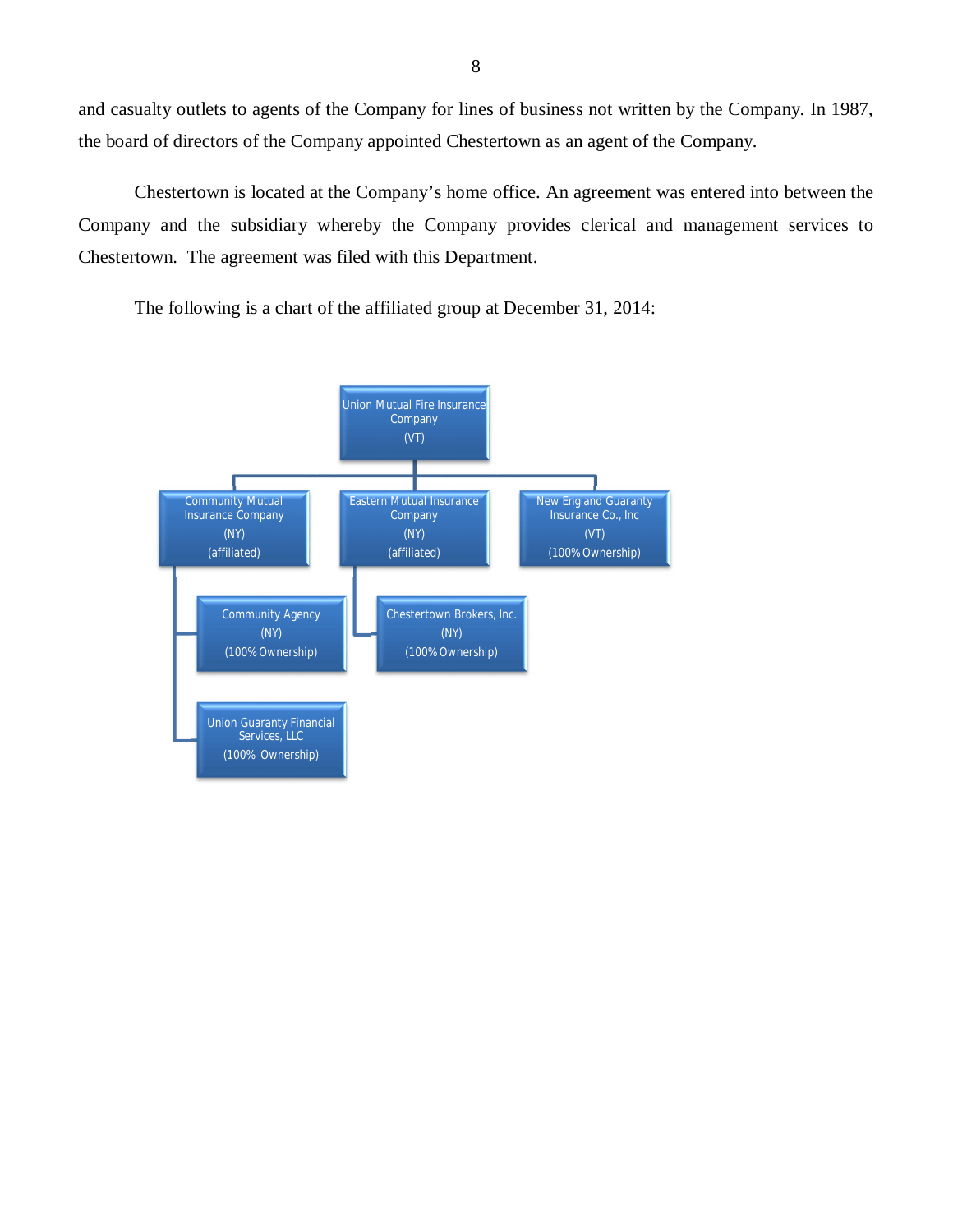#### E. Significant Operating Ratios

The following ratios have been computed as of December 31, 2014, based upon the results of this examination:

| Net premiums written to surplus as regards policyholders                               |       |
|----------------------------------------------------------------------------------------|-------|
| Liabilities to liquid assets (cash and invested assets less investments in affiliates) | 35%   |
| Premiums in the course of collection to surplus as regards policyholders               | $0\%$ |

 Information System of the National Association of Insurance Commissioners. All of the above ratios fall within the benchmark ranges set forth in the Insurance Regulatory

 year period covered by this examination: The underwriting ratios presented below are on an earned/incurred basis and encompass the five-

|                                              | Amounts      | Ratios  |
|----------------------------------------------|--------------|---------|
| Losses and loss adjustment expenses incurred | \$12,058,238 | 48.04%  |
| Other underwriting expenses incurred         | 9,929,101    | 39.55%  |
| Net underwriting gain                        | 3,115,356    | 12.41%  |
| Premiums earned                              | \$25,102,695 | 100.00% |

#### F. Accounts and Records

 A review of a sample of claims revealed that for four of the ten claims tested, the data in the loss notice did not match the data in the claim and/or policy system.

 the claim system. It is also recommended that all data be verified for accuracy either prior to entry or upon claim assignment. It is recommended that the Company exercise greater care when entering data from loss notices to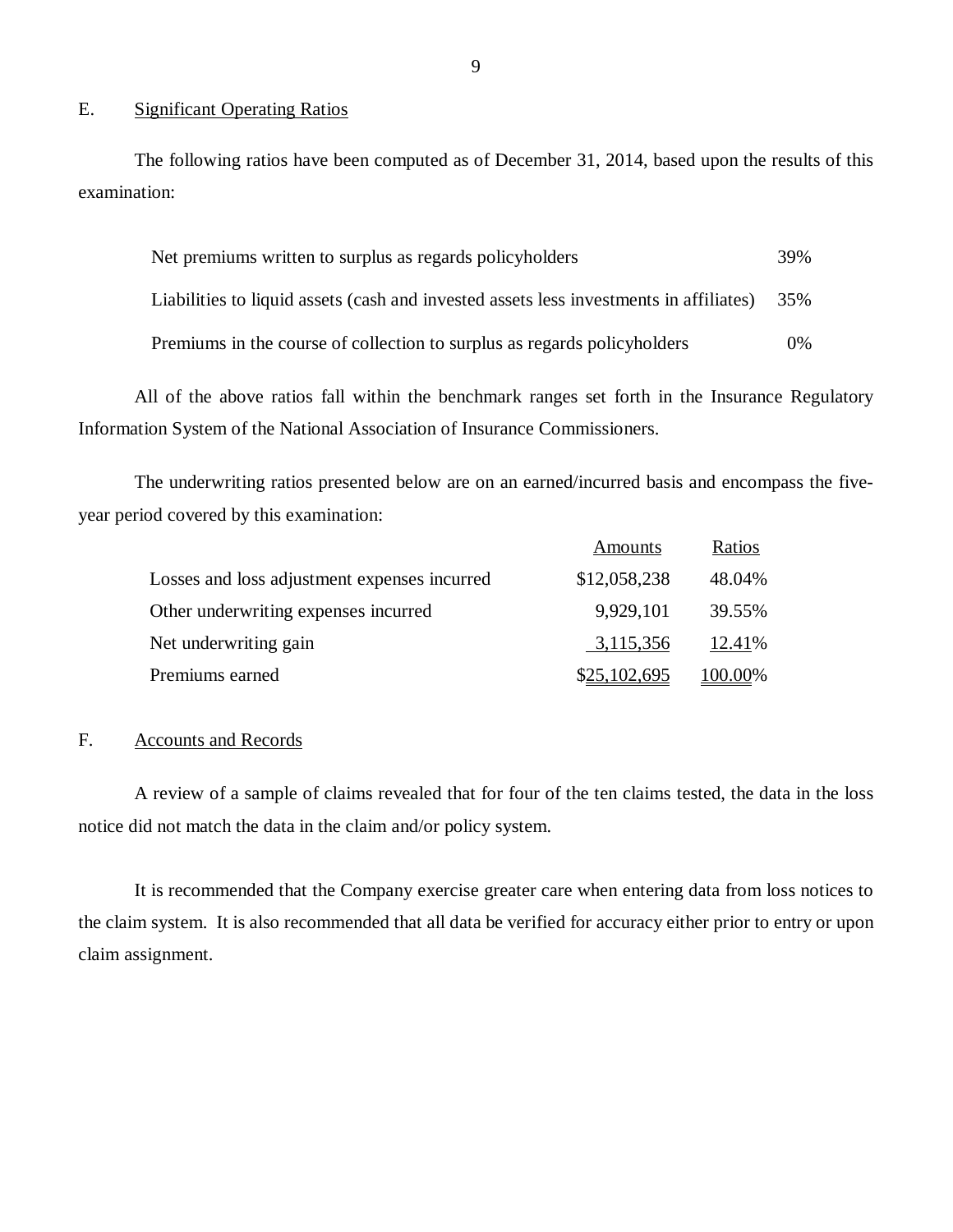## **3. FINANCIAL STATEMENTS**

#### A. **Balance Sheet**

 2014 as reported by the Company: The following shows the assets, liabilities and surplus as regards policyholders as of December 31,

| Assets                                             | <b>Assets</b> | Assets Not<br>Admitted | Net Admitted<br>Assets |
|----------------------------------------------------|---------------|------------------------|------------------------|
| <b>Bonds</b>                                       | \$15,662,295  |                        | \$15,662,295           |
| Common stocks (stocks)                             | 3,319,648     |                        | 3,319,648              |
| Properties occupied by the company                 | 510,829       |                        | 510,829                |
| Cash, cash equivalents and short-term              |               |                        |                        |
| Investments                                        | 1,492,241     |                        | 1,492,241              |
| Investment income due and accrued                  | 142,103       |                        | 142,103                |
| Uncollected premiums and agents' balances in       |               |                        |                        |
| the course of collection                           | 36,180        | \$<br>80               | 36,100                 |
| Deferred premiums, agents' balances and            |               |                        |                        |
| installments booked but deferred and not yet due   | 1,303,818     | 2,892                  | 1,300,926              |
| Amounts recoverable from reinsurers                | 17,582        | $^{(1)}$               | 17,582                 |
| Current federal and foreign income tax recoverable |               |                        |                        |
| and interest thereon                               | 11,750        | $^{(1)}$               | 11,750                 |
| Net deferred tax asset                             | 49,905        | $\Omega$               | 49,905                 |
| Electronic data processing equipment and software  | 110,260       | 110,260                | $\Omega$               |
| Aggregate write-ins for other than invested assets | 14,421        | 14,421                 | $\theta$               |
| Total assets                                       | \$22,671,032  | \$127,653              | \$22,543,379           |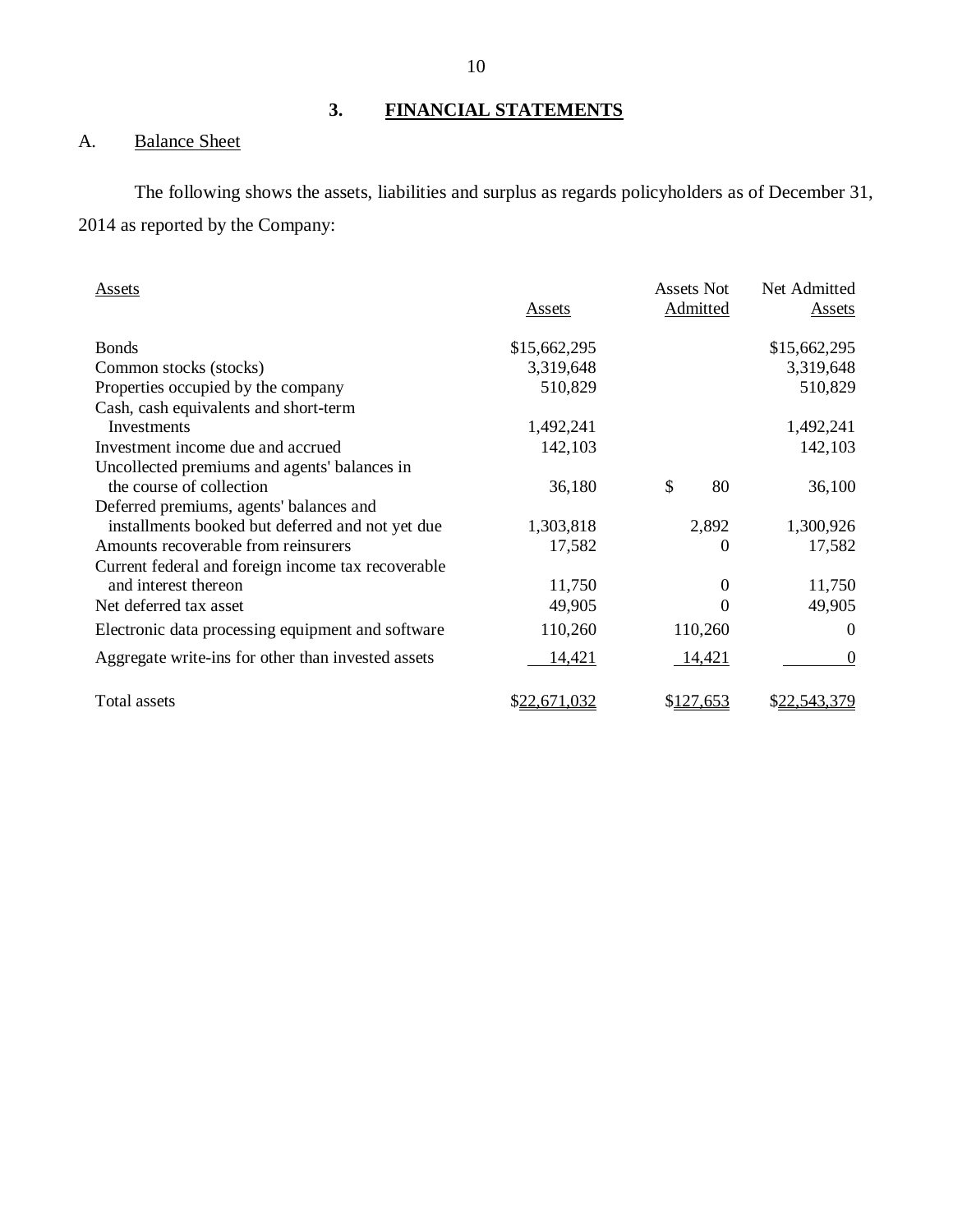#### Liabilities, Surplus and Other Funds

| Liabilities                                                           |               |              |
|-----------------------------------------------------------------------|---------------|--------------|
| Losses and loss adjustment expenses                                   |               | \$3,724,426  |
| Commissions payable, contingent commissions and other similar charges |               | 302,574      |
| Other expenses (excluding taxes, licenses and fees)                   |               | 71,051       |
| Taxes, licenses and fees (excluding federal and foreign income taxes) |               | 34,406       |
| Current federal and foreign income taxes                              |               | 118,000      |
| Unearned premiums                                                     |               | 3,998,777    |
| Advance premium                                                       |               | 131,778      |
| Ceded reinsurance premiums payable (net of ceding commissions)        |               | 125,178      |
| Amounts withheld or retained by company for account of others         |               | 19,086       |
| Remittances and items not allocated                                   |               | 1,746        |
| Payable to parent, subsidiaries and affiliates                        |               | 3,708        |
| <b>Total liabilities</b>                                              |               | \$ 8,530,730 |
| <b>Surplus and Other Funds</b>                                        |               |              |
| Special surplus funds                                                 | \$<br>100,000 |              |
| Unassigned funds (surplus)                                            | 13,912,650    |              |
| Surplus as regards policyholders                                      |               | 14,012,648   |
| Total liabilities, surplus and other funds                            |               | \$22,543,380 |

Note: The Internal Revenue Service has not notified the Company that an audit will be conducted of the Company's tax returns covering tax years 2010 through 2014. The examiner is unaware of any potential exposure of the Company to any tax assessment and no liability has been established herein relative to such contingency.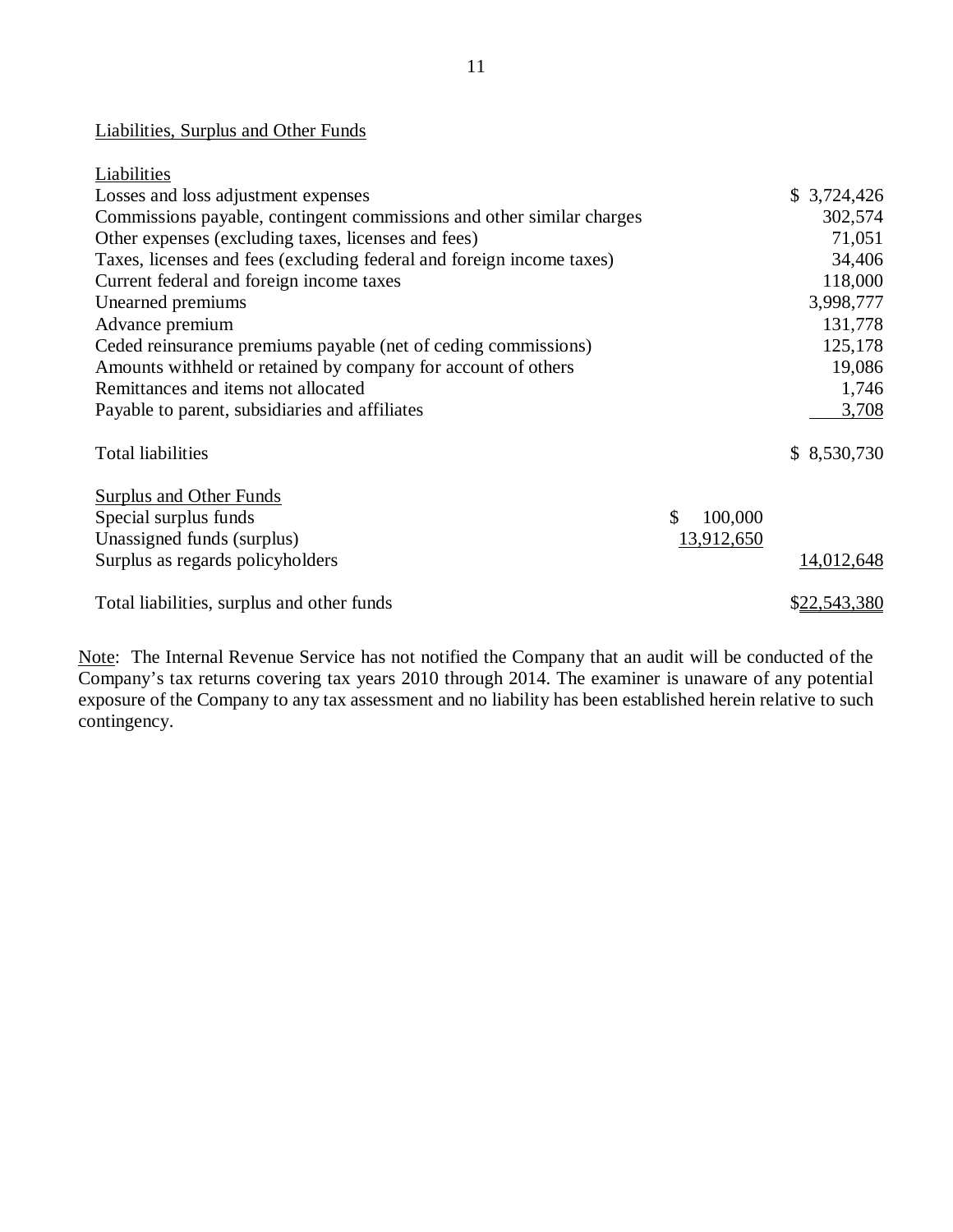#### B. Statement of Income

The net income for the examination period as reported by the Company was \$4,596,906 as detailed below:

| <b>Underwriting Income</b>                                                                                                                                              |                                                |              |
|-------------------------------------------------------------------------------------------------------------------------------------------------------------------------|------------------------------------------------|--------------|
| Premiums earned                                                                                                                                                         |                                                | \$25,102,695 |
| Deductions:<br>Losses and loss adjustment expenses incurred<br>Other underwriting expenses incurred                                                                     | \$12,058,238<br>9,929,101                      |              |
| Total underwriting deductions                                                                                                                                           |                                                | 21,987,339   |
| Net underwriting gain or (loss)                                                                                                                                         |                                                | \$3,115,356  |
| <b>Investment Income</b>                                                                                                                                                |                                                |              |
| Net investment income earned<br>Net realized capital gain                                                                                                               | \$2,228,258<br>399,069                         |              |
| Net investment gain or (loss)                                                                                                                                           |                                                | 2,627,327    |
| Other Income                                                                                                                                                            |                                                |              |
| Net gain or (loss) from agents' or premium balances charged off<br>Finance and service charges not included in premiums<br>Aggregate write-ins for miscellaneous income | $\mathbb{S}$<br>(57, 587)<br>636,278<br>10,269 |              |
| Total other income                                                                                                                                                      |                                                | 588,960      |
| Net income before federal income taxes                                                                                                                                  |                                                | \$6,331,643  |
| Federal income taxes incurred                                                                                                                                           |                                                | 1,734,737    |
| Net income                                                                                                                                                              |                                                | \$4,596,906  |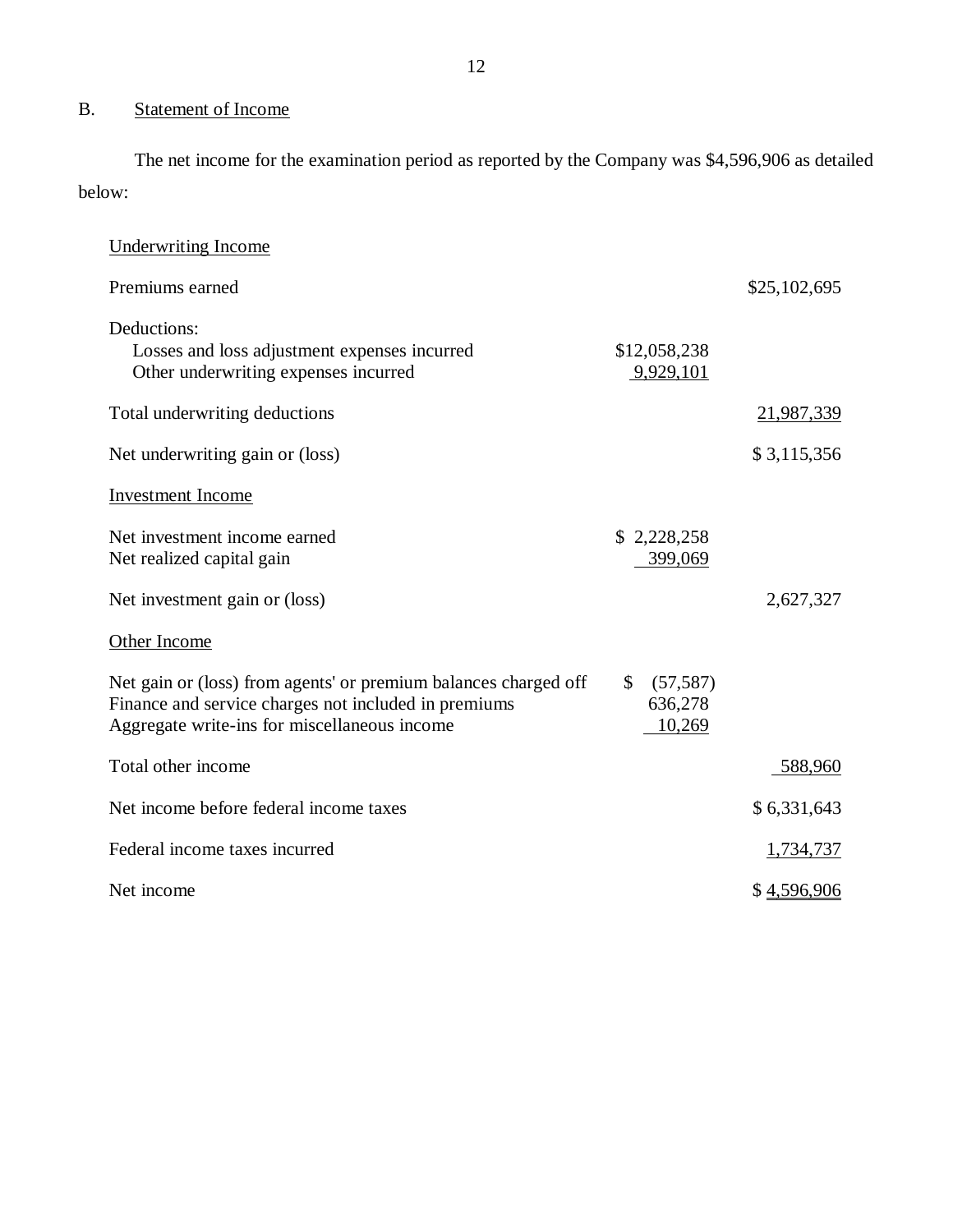#### $C_{\cdot}$ Capital and Surplus Account

 Surplus as regards policyholders increased \$5,036,233 during the five-year examination period January 1, 2010 through December 31, 2014 as reported by the Company, detailed as follows:

| Surplus as regards policyholders as reported by the<br>Company as of December 31, 2009                                                                                              |                                             |                              | \$8,976,415  |
|-------------------------------------------------------------------------------------------------------------------------------------------------------------------------------------|---------------------------------------------|------------------------------|--------------|
|                                                                                                                                                                                     | Gains in<br><b>Surplus</b>                  | Losses in<br>Surplus         |              |
| Net income<br>Net unrealized capital gains or (losses)<br>Change in net deferred income tax<br>Change in non-admitted assets<br>Aggregate write-ins for gains and losses in surplus | \$4,596,903<br>600,427<br>$\mathbf{\Omega}$ | \$75,744<br>20,753<br>64,600 |              |
| Net increase (decrease) in surplus                                                                                                                                                  | \$5,197,330                                 | \$161,097                    | 5,036,233    |
| Surplus as regards policyholders as reported by the<br>Company as of December 31, 2014                                                                                              |                                             |                              | \$14,012,648 |

#### **4. LOSSES AND LOSS ADJUSTMENT EXPENSES**

 Company as of December 31, 2014. The examination analysis of the loss and loss adjustment expense reserves was conducted in accordance with generally accepted actuarial principles and statutory accounting principles, including the NAIC Accounting Practices & Procedures Manual, Statement of Statutory Accounting Principle No. 55 ("SSAP No. 55"). The examination liability for the captioned items of \$3,724,426 is the same as reported by the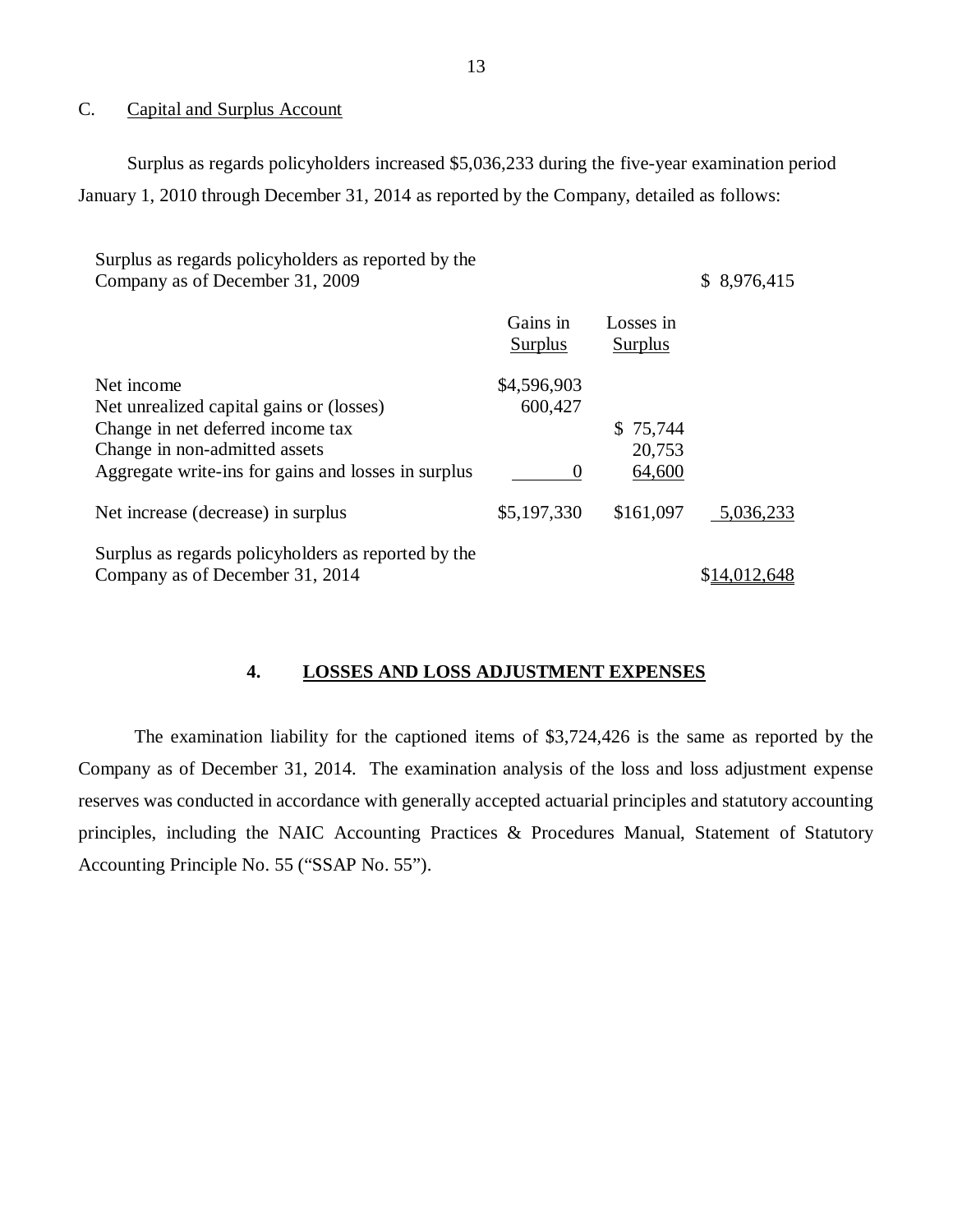#### **5. COMPLIANCE WITH PRIOR REPORT ON EXAMINATION**

 The prior report on examination contained two recommendations as follows (page numbers refer to the prior report):

#### PAGE NO. ITEM PAGE NO.

9

#### A. Accounts and Records

 i. It was recommended that the Company comply with SSAP No. 26 and classify as bonds any certificate of deposit that has a fixed scheduled of payments and a maturity date in excess of one year from the date of acquisition. 9

 This recommendation is no longer applicable as the Company no longer has certificates of deposit.

 ii. It was recommended that the Company amend its custodial agreement to include the recommended safeguards and controls as set forth in the NAIC Financial Condition Examiners Handbook.

The Company has complied with this recommendation.

### **6. SUMMARY OF COMMENTS AND RECOMMENDATIONS**

#### PAGE NO. ITEM PAGE NO.

#### A. Accounts and Records

It is recommended that the Company exercise greater care when entering 9 data from a loss notice to the claim system. It is also recommended that all data be verified for accuracy either prior to entry or upon claim assignment.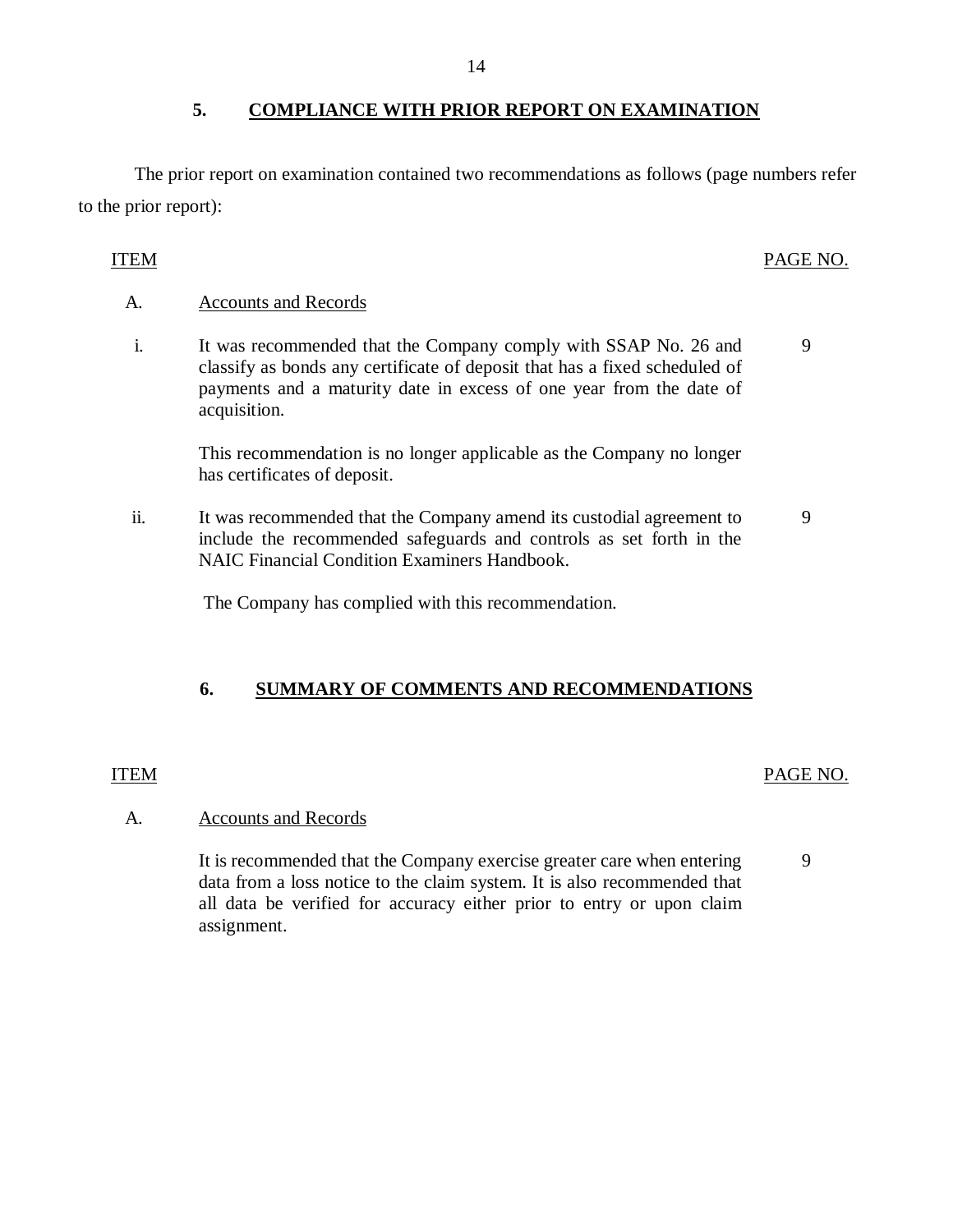Respectfully submitted,

 Senior Insurance Examiner Susan K. Weijola, CPCU

STATE OF NEW YORK ) COUNTY OF NEW YORK ) )ss:

Susan K. Weijola, being duly sworn, deposes and says that the foregoing report, subscribed by her,

is true to the best of her knowledge and belief.

Susan K. Weijola

Subscribed and sworn to before me

this  $\_\_\_\_\_\$  day of  $\_\_\_\_\_\_\_\$ , 2018.